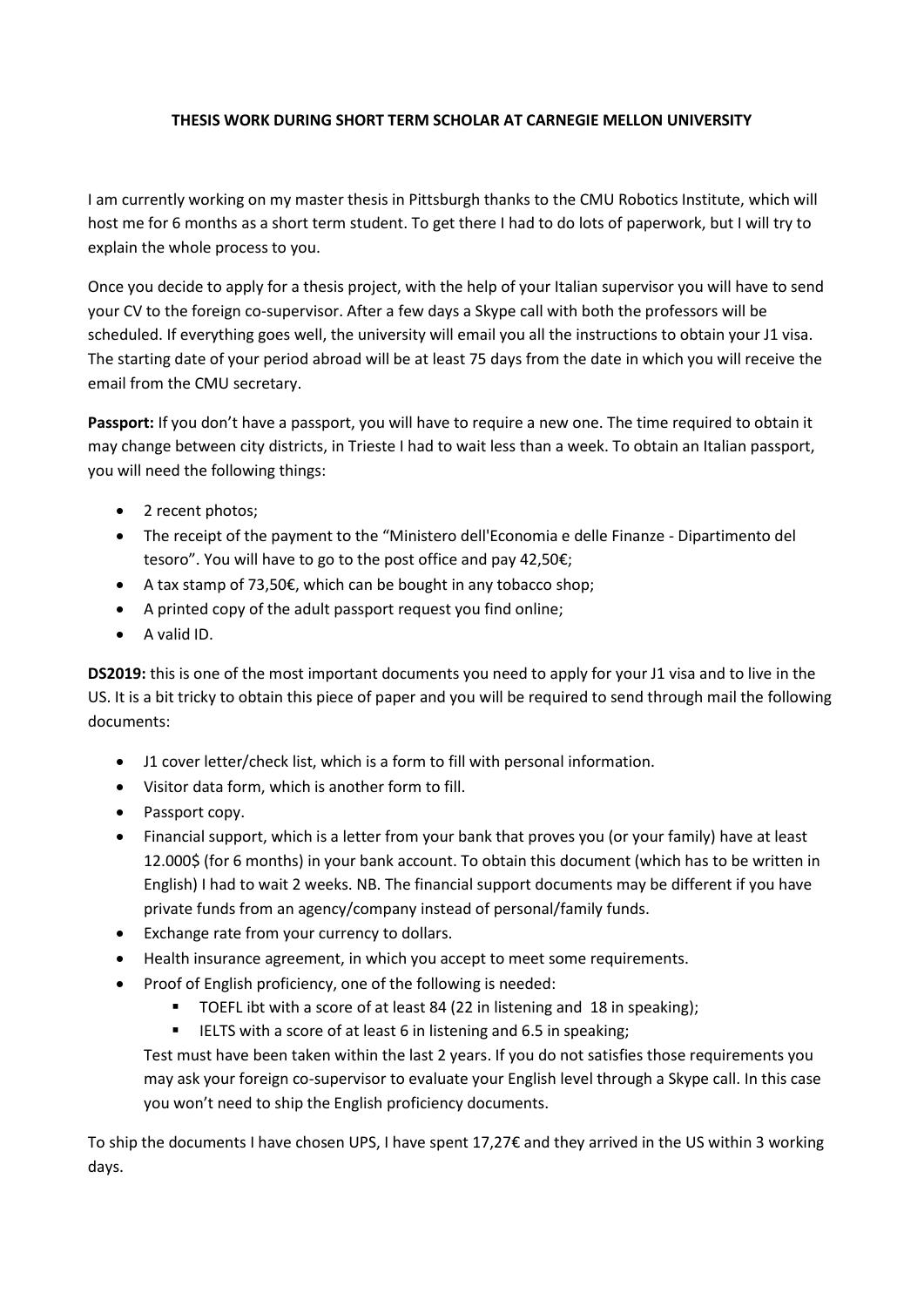Now you will have to wait and once your DS2019 will be ready, you will be asked to pay 48,78€ to ship the document back to you. To receive the DS2019 I had to wait approximately 20 days from the day my letter arrived in the US.

**J1 Visa:** this is what allows you to enter the US (unlike tourists you won't need to do the ESTA)

- Complete the DS 160 module online and print the confirmation page.
- Go on the following website and register yourself [https://usvisa-info.com](https://ais.usvisa-info.com/it-it/niv)
- Pay the MRV online, which costs 160\$.
- Schedule an appointment in a US embassy or consulate to obtain the visa
- Go to the appointment with the following documentation (NB. be sure to bring all the documents, otherwise you will have to schedule another appointment and pay again the MRV tax):
	- DS 160 confirmation page;
	- **Passport:**
	- Photo 5x5cm;
	- Original DS 2019 document;
	- Receipts of SEVIS payment of 180\$;
	- Financial and social documentation about you and your family;

If your visa will be approved, it will be send within 2 working days in a DHL branch.

Now all the paperwork should be finished and you could start searching a flight and an apartment in Pittsburgh.

**OIE registration:** in your fist week in Pittsburgh you will have to schedule an OIE registration appointment ad then you will be able to ask your student ID.

## **Travel**

A direct flight from Italy to Pittsburgh could be tricky to find (if it even exists!). One of the cheapest ways to travel I have found so far is a direct flight from Milan to New York and then a bus from there to Pittsburgh. While flight prices may vary a lot, I can tell you that the bus usually costs between 20\$ and 25\$ and transportation from JFK airport to the Port Authority bus station costs about 8\$. The bus company I used was Greyhound and I travelled by night for 7 hours. Another famous company is Megabus.

Internal flights within the US usually are quite expensive and that's the reason why I preferred to take a bus, but if you decide to take another airplane you should need at least 4 hours between the two flights because you have to pass the immigration and customs controls in New York, collect your checked baggage and then embark it again.

## **Apartment**

The bests neighborhoods to reach the CMU are: Oakland, Squirrel Hill North and Shadyside. A useful website to search an apartment is Craigslist. I decided to ask the landlords to have a video call to see their apartment and I think it could be an option also for you, but I may also suggest you to stay in an hotel for a few days and see the apartments in person.